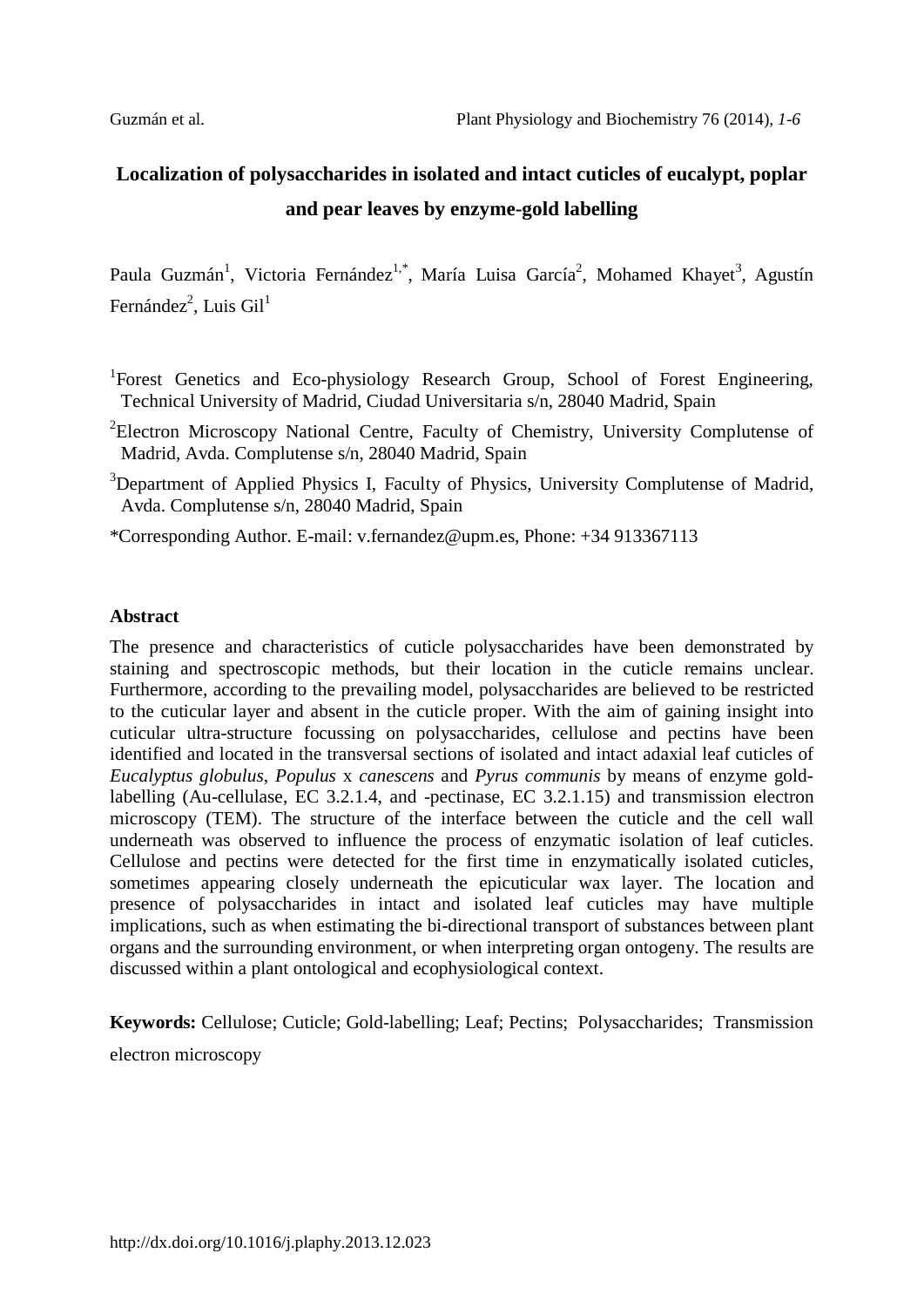#### **1. Introduction**

The outer surface of most aerial organs of plants such as leaves, flowers, fruits and nonwoody stems are covered with a composite, extracellular membrane, the cuticle, which plays a major physiological and structural role in the protection against multiple potential biotic and abiotic stress factors [\[1,2\].](https://www.researchgate.net/publication/24028551_Surface_lipids_and_plant_defenses?el=1_x_8&enrichId=rgreq-fb0b7382-ae68-40bb-8777-ec5332aee252&enrichSource=Y292ZXJQYWdlOzI1OTgyNjAxOTtBUzoxMDM0MDczNTIyODcyNDBAMTQwMTY2NTY0MjUzNQ==) Due to the intimate relationship between the cuticle and the cell wall underneath, the cuticle may be considered a cutinized cell wall [\[3\].](https://www.researchgate.net/publication/50273291_The_biophysical_design_of_plant_cuticles_an_overview._New_Phytol?el=1_x_8&enrichId=rgreq-fb0b7382-ae68-40bb-8777-ec5332aee252&enrichSource=Y292ZXJQYWdlOzI1OTgyNjAxOTtBUzoxMDM0MDczNTIyODcyNDBAMTQwMTY2NTY0MjUzNQ==)

The concept of heterogeneity as a crucial component of cell wall structure and function [\[4,5\]](https://www.researchgate.net/publication/229179374_Cell_wall_components_affect_mechanical_properties_Studies_with_thistle_flowers?el=1_x_8&enrichId=rgreq-fb0b7382-ae68-40bb-8777-ec5332aee252&enrichSource=Y292ZXJQYWdlOzI1OTgyNjAxOTtBUzoxMDM0MDczNTIyODcyNDBAMTQwMTY2NTY0MjUzNQ==) can be extended to the cuticle. From a chemical point of view, the cuticle is mainly composed of a cutin and/or cutan polymer matrix, waxes both embedded in (intracuticular) and deposited onto (epicuticular) the outer surface of such matrix, polysaccharides and phenolics [\[3,6\].](https://www.researchgate.net/publication/50273291_The_biophysical_design_of_plant_cuticles_an_overview._New_Phytol?el=1_x_8&enrichId=rgreq-fb0b7382-ae68-40bb-8777-ec5332aee252&enrichSource=Y292ZXJQYWdlOzI1OTgyNjAxOTtBUzoxMDM0MDczNTIyODcyNDBAMTQwMTY2NTY0MjUzNQ==)

According to the prevailing model [7], the cuticle consists of two different layers, the cuticle proper (CP) as the outermost region and the subjacent cuticular layer (CL). An epicuticular wax (EW) layer covers the CP and is in direct contact with the environment [\[8\].](https://www.researchgate.net/publication/229714322_The_Fine_Structure_of_the_Plant_Cuticle?el=1_x_8&enrichId=rgreq-fb0b7382-ae68-40bb-8777-ec5332aee252&enrichSource=Y292ZXJQYWdlOzI1OTgyNjAxOTtBUzoxMDM0MDczNTIyODcyNDBAMTQwMTY2NTY0MjUzNQ==) The CP, which is by definition free of polysaccharides, is the first cuticular region to appear during cuticle ontogeny, assembled to the primary cell wall by a pectic layer. The CL contains polysaccharides steaming from the epidermal cell wall and appears later during cell wall development [\[8\].](https://www.researchgate.net/publication/229714322_The_Fine_Structure_of_the_Plant_Cuticle?el=1_x_8&enrichId=rgreq-fb0b7382-ae68-40bb-8777-ec5332aee252&enrichSource=Y292ZXJQYWdlOzI1OTgyNjAxOTtBUzoxMDM0MDczNTIyODcyNDBAMTQwMTY2NTY0MjUzNQ==)

Cellulose, hemicelluloses and pectins have been grossly isolated from tomato fruit cuticles, and they have been observed to play an important role on cuticle rheological properties [\[9\].](https://www.researchgate.net/publication/5871604_Biomechanics_of_isolated_tomato_(Solanum_lycopersicum_L.)_fruit_cuticles_The_role_of_the_cutin_matrix_and_polysaccharides?el=1_x_8&enrichId=rgreq-fb0b7382-ae68-40bb-8777-ec5332aee252&enrichSource=Y292ZXJQYWdlOzI1OTgyNjAxOTtBUzoxMDM0MDczNTIyODcyNDBAMTQwMTY2NTY0MjUzNQ==) The presence and characteristics of polysaccharides in leaf and fruit isolated cuticles examined as intact tissues or after cutin depolymerisation, have been analysed by different spectroscopic methods [e.g., 9-11]. Although it was found that cellulose fibres are mainly randomly oriented in cuticles of mature and ripe tomato fruits and *Agave Americana* young leaves [\[9,10\],](https://www.researchgate.net/publication/13409694_Water_hydration_in_cutinized_cell_walls_A_physico-chemical_analysis?el=1_x_8&enrichId=rgreq-fb0b7382-ae68-40bb-8777-ec5332aee252&enrichSource=Y292ZXJQYWdlOzI1OTgyNjAxOTtBUzoxMDM0MDczNTIyODcyNDBAMTQwMTY2NTY0MjUzNQ==) the position and distinction between groups of polysaccharides cannot be ascertained by such analytical techniques. On the other hand, stains like osmium tetroxideuranyl acetate-lead citrate combination [\[12\],](https://www.researchgate.net/publication/31284495_Studies_on_the_Ultrastructure_and_Histochemistry_of_Plant_Cuticles_Isolated_Cuticular_Membrane_Preparations_of_Agave_americana_L._and_the_Effects_of_Various_Extraction_Procedures?el=1_x_8&enrichId=rgreq-fb0b7382-ae68-40bb-8777-ec5332aee252&enrichSource=Y292ZXJQYWdlOzI1OTgyNjAxOTtBUzoxMDM0MDczNTIyODcyNDBAMTQwMTY2NTY0MjUzNQ==) calcofluor white [\[9\],](https://www.researchgate.net/publication/5871604_Biomechanics_of_isolated_tomato_(Solanum_lycopersicum_L.)_fruit_cuticles_The_role_of_the_cutin_matrix_and_polysaccharides?el=1_x_8&enrichId=rgreq-fb0b7382-ae68-40bb-8777-ec5332aee252&enrichSource=Y292ZXJQYWdlOzI1OTgyNjAxOTtBUzoxMDM0MDczNTIyODcyNDBAMTQwMTY2NTY0MjUzNQ==) ruthenium red [\[13\],](https://www.researchgate.net/publication/240820234_Structure_of_the_Pear_Leaf_Cuticle_with_Special_Reference_to_Cuticular_Penetration?el=1_x_8&enrichId=rgreq-fb0b7382-ae68-40bb-8777-ec5332aee252&enrichSource=Y292ZXJQYWdlOzI1OTgyNjAxOTtBUzoxMDM0MDczNTIyODcyNDBAMTQwMTY2NTY0MjUzNQ==) periodic acid-thiosemicarbazide-silver proteinate tests [\[12,14\]](https://www.researchgate.net/publication/31284495_Studies_on_the_Ultrastructure_and_Histochemistry_of_Plant_Cuticles_Isolated_Cuticular_Membrane_Preparations_of_Agave_americana_L._and_the_Effects_of_Various_Extraction_Procedures?el=1_x_8&enrichId=rgreq-fb0b7382-ae68-40bb-8777-ec5332aee252&enrichSource=Y292ZXJQYWdlOzI1OTgyNjAxOTtBUzoxMDM0MDczNTIyODcyNDBAMTQwMTY2NTY0MjUzNQ==) or chlor-zinc-iodine [\[15\]](https://www.researchgate.net/publication/205631319_Biomechanics_and_anatomy_of_Lycopersicon_esculentum_fruit_peels_and_enzyme-treated_samples?el=1_x_8&enrichId=rgreq-fb0b7382-ae68-40bb-8777-ec5332aee252&enrichSource=Y292ZXJQYWdlOzI1OTgyNjAxOTtBUzoxMDM0MDczNTIyODcyNDBAMTQwMTY2NTY0MjUzNQ==) have been used for detecting polysaccharides in cross-sections of isolated leaf and fruit cuticles by electron, optical and fluorescence microscopy. Nevertheless, the lack of specificity of the dyes, the potential degree of impregnation of polysaccharides with chiefly lipidic cuticular components, and the restrictions to observe stained tissues at higher magnifications by optical and fluorescence microscopy, pose an obstacle for elucidating the nature and location of polysaccharides in the cuticle.

Most of such constraints can be overcome by using gold (Au)-labelling techniques and transmission electron microscopy (TEM). Gold-enzyme labelling has proved to be a reliable tool for the identification and localization of selected polysaccharides in plant cell walls [e.g., 16,17]. Working with spruce leaf transversal sections and Au- enzymatic labelling, Tenberge [\[18\]](https://www.researchgate.net/publication/237164936_Ultrastructure_and_development_of_the_outer_epidermal_wall_of_spruce_(Picea_abies)_needles._Can_J_Bot_70_1467-1487?el=1_x_8&enrichId=rgreq-fb0b7382-ae68-40bb-8777-ec5332aee252&enrichSource=Y292ZXJQYWdlOzI1OTgyNjAxOTtBUzoxMDM0MDczNTIyODcyNDBAMTQwMTY2NTY0MjUzNQ==) identified cellulose and hemicelluloses cuticle by, but failed to detect pectins.

In light of the current lack of information about the location of polysaccharides in leaf cuticles, we carried out enzymatic Au-labelling experiments to identify and locate cellulose and pectins in the adaxial leaf cuticle of three model plant species. European pear was selected since its leaf cuticle has been previously described [\[13\].](https://www.researchgate.net/publication/240820234_Structure_of_the_Pear_Leaf_Cuticle_with_Special_Reference_to_Cuticular_Penetration?el=1_x_8&enrichId=rgreq-fb0b7382-ae68-40bb-8777-ec5332aee252&enrichSource=Y292ZXJQYWdlOzI1OTgyNjAxOTtBUzoxMDM0MDczNTIyODcyNDBAMTQwMTY2NTY0MjUzNQ==) The leaf cuticle of grey poplar has been analysed since it is a model species used for cuticular permeability studies [19]. The blue-gum eucalypt leaf has been examined due to its evergreen nature, markedly different eco-physiological habitat and commercial significance in forestry.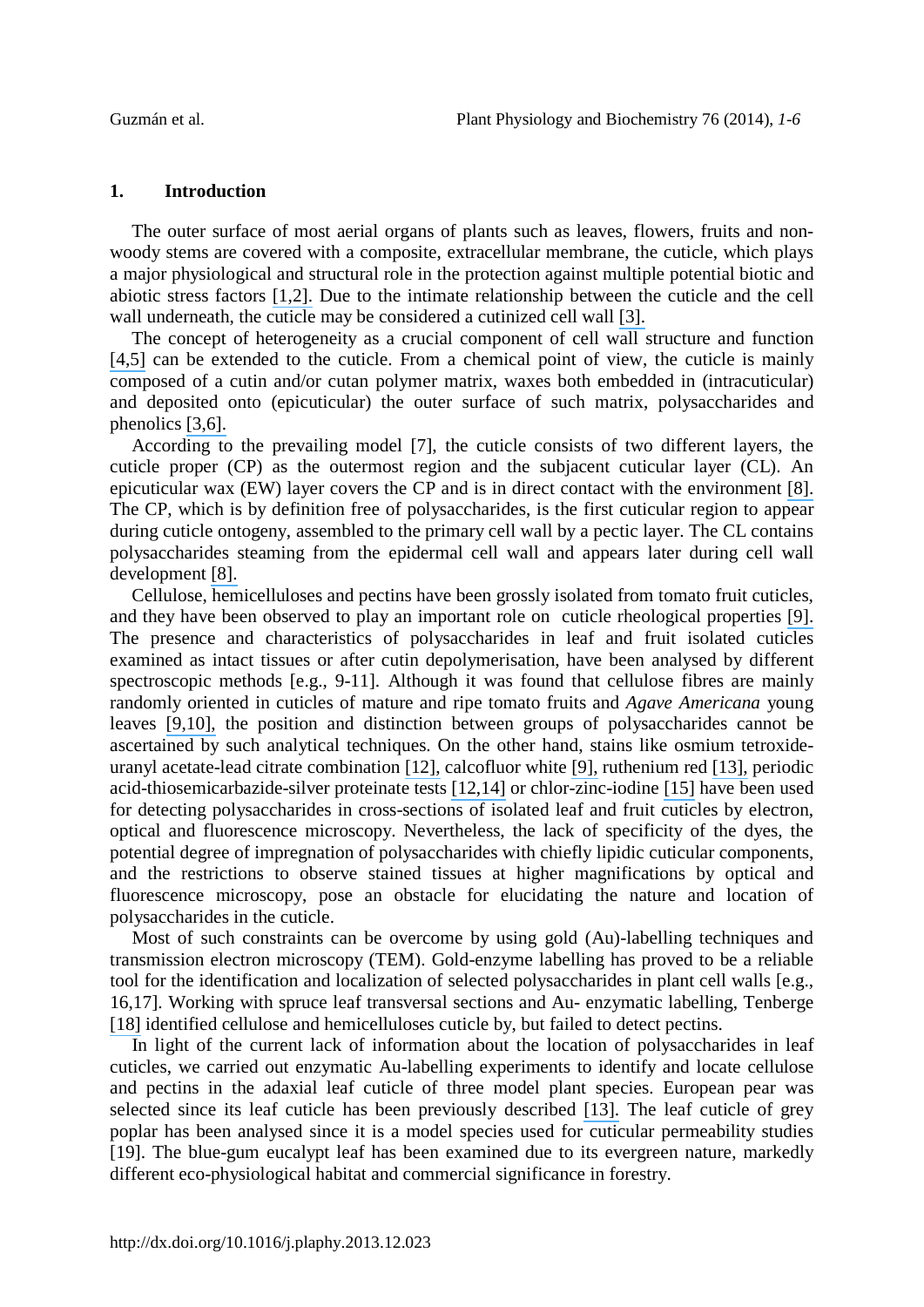# **2. Materials and methods**

#### 2.1. *Plant material*

Fully expanded leaves of *Eucalyptus globulus* Labill., *Populus* x *canescens* (Ait.) Sm. (*P. alba* L. x *P. tremula* L.) and *Pyrus communis* L. var. Blanca de Aranjuez, hereinafter referred to as eucalypt, poplar and pear, were selected for experimental purposes. Juvenile eucalypt leaves were collected from 1.5-year-old seedlings growing in the Forest Engineering School Arboretum (Technical University of Madrid, Spain). Poplar leaves were obtained from trees previously identified with molecular analyses grown in Losana (Soria, Spain; R Sierra, Personal communication). Pear leaves were collected from trees grown in the Royal Botanic Gardens of Madrid (CSIC, Spain). All the leaves were collected from medium size shoots during the summer.

Prior to isolating the cuticles enzymatically, leaf midveins and margins were removed with a scalpel. The enzymatic solution contained 2% cellulase (EC 3.2.1.4, extracted from *Trichoderma reesei*, 10-20% w/v; Celluclast®, Novozymes, Bagsvared, Denmark), 2% pectinase (EC 3.2.1.15, from *Aspergillus aculeatus*, 10% w/v; Pectinex Ultra SP-L, Novozymes) plus 1% polyvinylpyrrolidone (Sigma-Aldrich, Munich, Germany) and 2 mM sodium azide [20; with some modifications]. The pH was adjusted to 5.0 by adding sodium citrate. Eucalypt and pear leaves were maintained in the solution for one month, until the cuticle appeared to be fully separated from the underlying tissue, while poplar leaves remained in solution from one and a half to two months. Leaf tissues were digested at room temperature (23 to 25ºC), solutions were changed every two weeks and they were manually shaken at frequent time intervals. After the extraction period, clean intact adaxial cuticles were selected, thoroughly washed in deionized water, air-dried and stored for microscopic examination.

## 2.2. *Tissue fixation and embedding*

Enzymatically digested adaxial cuticles and fresh leaves were cut into about  $4 \text{ mm}^2$  pieces and subsequently fixed and embedded in LR-White resin, which is commonly used for immuno-cytochemistry and in relation to colloidal Au-labelling [21]. Samples were fixed in 1% glutaraldehyde-4% paraformaldehyde (both from Electron Microscopy Sciences (EMS), Hatfield, USA) for 4 h at 4°C, rinsed in ice-cold phosphate buffer, pH 7.2, four times within a period of 6 h and left overnight. They were then dehydrated in an ethanol series of 30, 50, 70, 80, 90, 95 and 100% (x 2, 15 min each concentration) and embedded in ethanol-LR-White resin (London Resin Company, London, UK) solutions (3:1, 1h; 1:1; 1h; 1:3; 2h (v:v)) and in pure resin overnight. The embedding protocol was performed on ice. Final embedding was done in capsules which were subsequently incubated at 50°C for 3 d.

## 2.3. *Preparation of the gold-enzyme complex and tissue labelling*

Cellulose and pectins were detected in plant tissues by enzymatic Au-labelling. Since our goal was to examine the location of such polysaccharides in isolated cuticles, but not determining their specific epitopes, the use of antibodies was not considered in this study. Hence, the commercial mixtures Celluclast and Pectinex, conjugated with 10 nm citratecoated Au nanoparticles (~0.01%; Sigma-Aldrich) were used. The Au-conjugated enzymes were prepared shortly before tissue labelling according to the methods described by Berg et al. [16] and Ferguson et al. [17], with some modifications.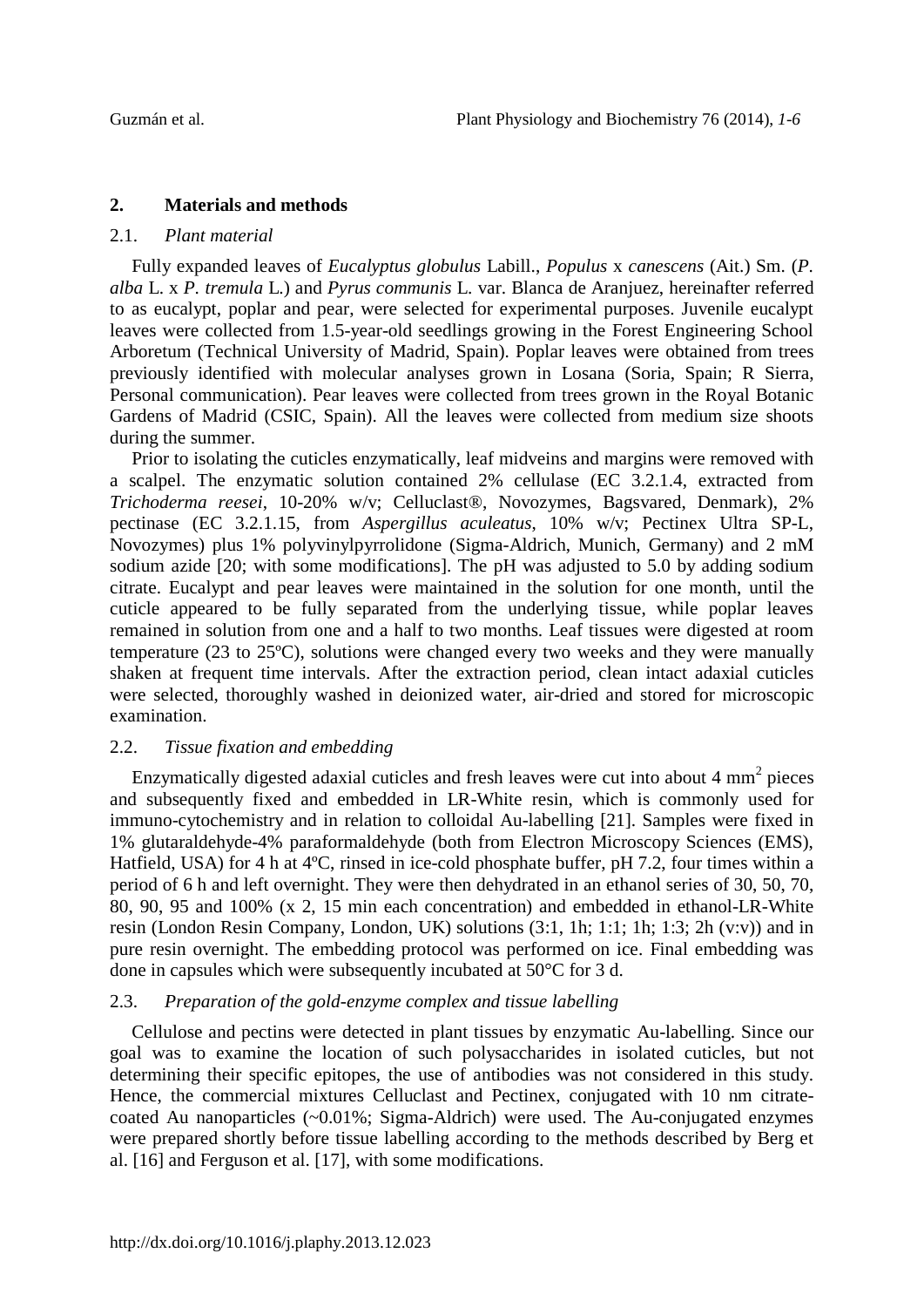Briefly, 5 ml of the colloidal Au solution were adjusted to pH 4.5 by adding sodium hydroxide. Concerning cellulase, 1 ml of the Au solution was mixed with 20 µl of a 0.2% solution of the enzymatic mixture. A 2.5:1 colloidal Au:enzyme ratio was selected for preventing the flocculation of the Au colloid in the final solution [22]. After 5 min stirring of the Au-enzyme solution, 100 µl of 1% polyethylene glycol (PEG, Sigma-Aldrich) were added in order to improve the stability of the Au-enzyme complex and to minimize non-specific enzyme adsorption to the tissues. The mixture was then centrifuged at 20,000 g for 1 h at room temperature. The resulting product had clear, supernatant and pink aqueous phases and a hard pink pellet. The clear aqueous phase was discarded and the pink one resuspended in 1 ml of 0.05 M citrate buffer, pH 4.5, with 0.1% PEG. Centrifugation and resuspension were repeated and the final Au-cellulase complex was stored at 4ºC for further use. The same procedure was followed for preparing the Au-pectinase complex.

The pH value of the colloidal Au-enzymatic solution was selected taking into consideration the isoelectric points (pI) of the enzymes [23]. The most abundant enzyme produced by *T. reesei* is cellobiohydrolase I representing up to 60% of the total protein content secreted by the fungus [24]. The pI of this enzyme is 4.5-5.2 (lowest at 3.5; [25]). On the other hand, Pectinex contains several enzymes with pectolytic activities including polygalacturonase (product datasheet). As homogalacturonan may represent about 65% of pectins [26] and the main enzyme degrading its backbone is polygalacturonase, the pI of this enzyme (from *A. aculeatus*) was considered, being in the range 4.2-4.6 [27]. Therefore, all the solutions used for preparing Au-cellulase and -pectinase complexes were adjusted at pH 4.5.

Grids containing the resin embedded, ultra-thin sections to be labelled with Au-cellulase were carefully deposited onto drops of 10  $\mu$ l of citrate buffer plus 4% bovine serum albumin (BSA, Sigma-Aldrich) in 0,05M citrate buffer, pH 5, for 30 min to block the nonspecific enzyme binding sites. The sections were then labelled with the Au-cellulase complex previously diluted at a 1:30 ratio in 0,05M citrate buffer, pH 5, plus 1% BSA for 40 min at room temperature. The same procedure was followed for Au-pectinase tissue labelling, with the exception of the 6 pH of citrate buffer solutions. The pH of the buffers was adjusted for enabling optimal activity of the enzyme mixtures when in contact with plant tissues (pH 5 for Celluclast [24]; pH 6 for Pectinex [28]). After labelling, sections were washed in citrate buffer (x1, 5 min) and in bi-distilled water (x4, 5 min).

#### 2.4. *Control samples*

As control samples to determine the specificity of Au-enzyme complexes in binding to cellulose or pectins, leaves with intact cell walls and rat nerves were labelled following the procedures described above. Labelled and unlabelled leaf and cuticle samples were observed by TEM to assess whether the ultra-structure of the cuticle was influenced by the enzymatic hydrolysis and labelling protocol.

#### 2.5. *Microscopy*

Gold-sputtered intact eucalypt, poplar and pear adaxial leaf surfaces, and the outer side of enzymatically digested adaxial cuticular membranes of leaves from the same species were examined with a Hitachi S-3400 N (Tokyo, Japan) and a Philips XL30 (Eindhoven, The Netherlands) scanning electron microscope (SEM).

For TEM observations, ultra-thin labelled and unlabelled tissue sections were mounted on nickel grids and examined with a Jeol 1010 electron microscope (Tokyo, Japan) equipped with a CCD Megaview camera, operated at 100 kV. Previously, labelled sections were poststained with 2% aqueous uranyl acetate (EMS) and Reynolds lead citrate (EMS) for 3 and 1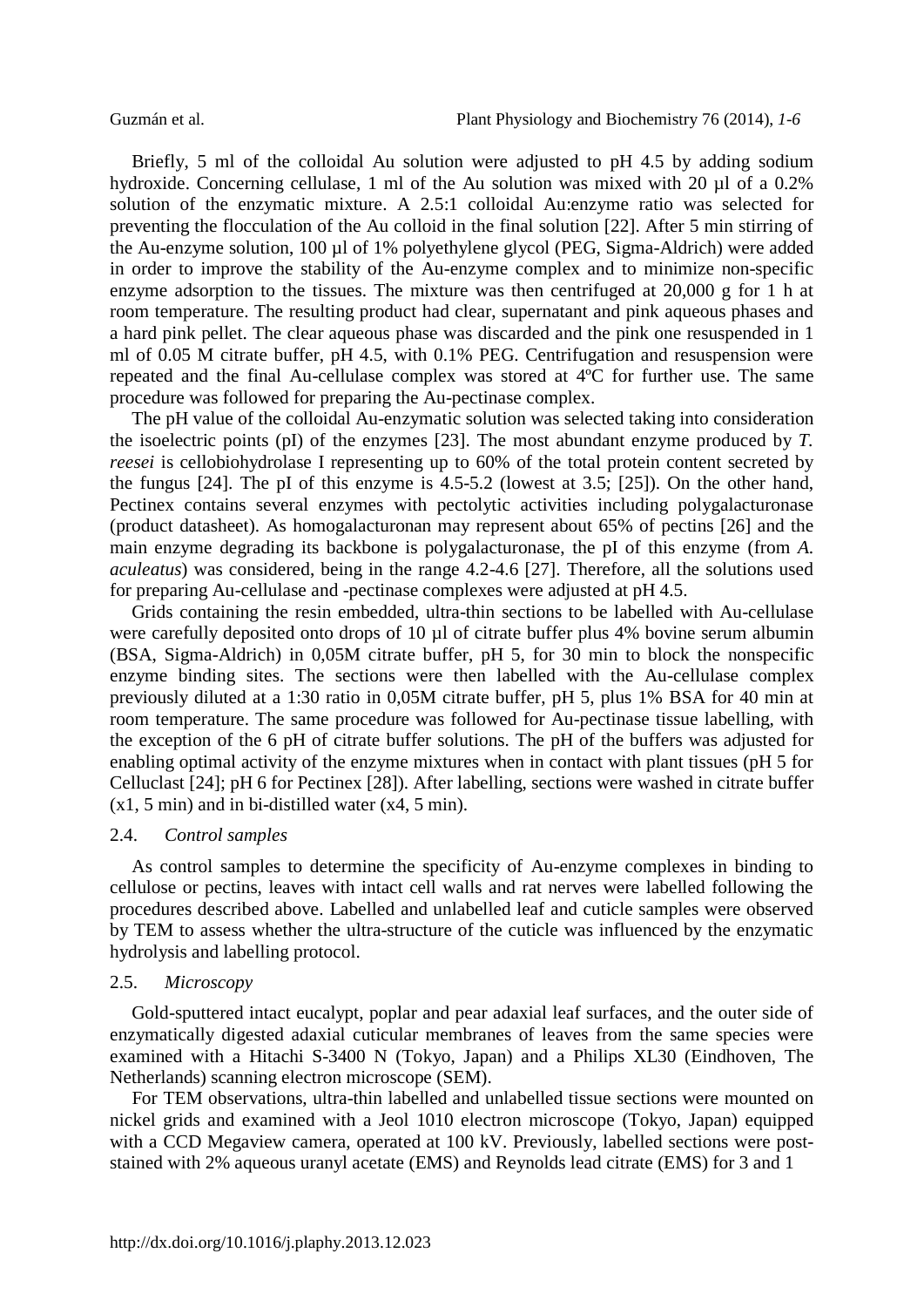min, respectively. Unlabelled sections were post-stained with 2% aqueous uranyl acetate for 20 min and Reynolds lead citrate for 5 min.

# **3. Results**

## 3.1. *Cuticle isolation and ultra-structure*

The adaxial leaf cuticles of eucalypt and pear were successfully isolated by means of cellulase and pectinase digestion. In contrast, just a few small-size leaf cuticle pieces of poplar could be obtained after enzymatic extraction, which were always attached to the outer layer of the cell wall or even to the entire cell wall of the epidermis.

The isolation process removed the wax nano-tubes of the EW layer of eucalypt leaves as confirmed by scanning electron microscopy observation of intact leaves and isolated cuticles (Fig. 1). However, the cuticle isolation process did not appear to alter the EW of poplar and pear leaves (data not shown). The cuticular ultra-structure of the remaining cuticular layer did not seem to vary after cuticle isolation (Figs. 2, 3).

A layer which may contain a high concentration of pectins was observed in the outer epidermal cell wall of eucalypt and especially of pear leaves being in direct contact with and extending into the cuticle (Fig. 2A, C). A granular layer in a similar position was observed in poplar leaves and cuticles (Figs. 2B, 3B, E), which contained cellulose and pectins as chemical constituents, as demonstrated by Au-labelling (data not shown).

# 3.2. *Location of cellulose and pectins in leaf cuticles*

Cellulose and pectins were found in all the digested cuticles, as confirmed by the presence of Au-conjugated cellulase and pectinase particles. Aggregates with variable degrees of density and single Au-enzyme particles were observed along the cuticle transversal sections (e.g., Fig. 3). However, a regular maximum distance from the bottom of the cuticle (in contact with the cell wall), was reached by most of the Au-enzyme particles in relation to the different plant species examined and micrographs representative for this phenomenon are shown in Fig. 3. For the three species, the labelling density was higher in the inner part of the cuticle for both cellulose and pectins, although most particles were not located on the fibrillar reticulum (data not shown). In all species, the highest rate of cellulose and pectin Au-labelling was always observed in the CL, while the outermost Au particles were identified in the cuticular region defined as the CP (data not shown). The density of Au particles present in each cuticle and/or cuticular region was not quantified since it was considered that the results would be biased by the presence of cuticular compounds which may mask the enzyme binding sites. In general, Au-cellulase particles were observed along the whole cuticle of poplar (Fig. 3B) and pear cuticles (Fig. 3C), while in eucalypt their presence was chiefly restricted to the internal CL (Fig. 3A). In contrast, pectins were mainly labelled almost along the whole cuticle and they were normally identified in positions closer to the EW layer for the three species (Fig. 3 D-F).

Evidence for the specificity of the labelling procedure used was gained from the presence of Au-enzyme particles on the cell walls of leaves, but not in other areas (excepting the cuticle), as well as their complete absence on rat tissues (Fig. 4). Gold-cellulase particles were found to be distributed along the cell wall, although they rarely appeared in the middle lamella and at epidermal cell corners, being these regions mainly labelled with Au-pectinase particles.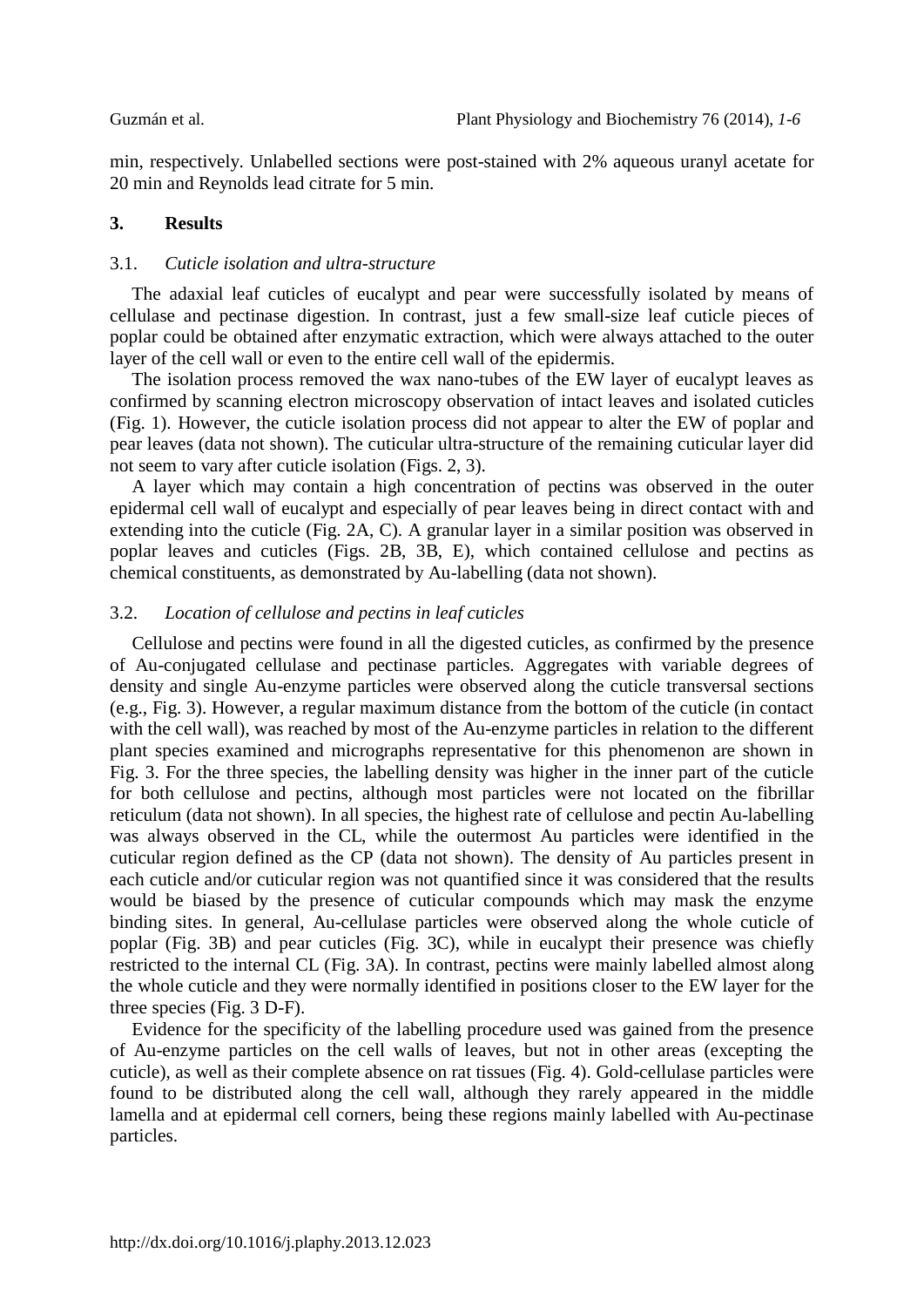#### **4. Discussion**

In this study, we analysed the location and gross kind of polysaccharides on leaf cuticle transversal sections of three species by means of enzymatic Au-labelling. The lack of preliminary information on the chemical composition of such leaf cuticles, led us to discard

the use of specific polysaccharide antibodies against the potential predominant cellulosic and pectic compounds or with different degrees of cross-linking.

The cuticles of eucalypt and pear leaves were obtained as intact layers after enzymatic digestion, in contrast to poplar cuticles, which broke into small pieces and remained attached at least to the outer layer of the epidermal cell wall.

A well-defined, dark layer probably associated with the middle lamella and hence containing pectins was observed at the epidermal cell wall-cuticle interface of pear, while a less conspicuous layer could be identified in eucalypt leaves (Fig. 2A, C). As stated before [13,20], the existence of a pectin-rich layer along the cuticle and cell wall interface may ease cuticle separation by enzymatic hydrolysis.

Nevertheless, tissue digestion in cellulase and pectinase did not fully hydrolyse the granular layer of the poplar cell wall (Figs. 2B, 3B, E) possibly due to impregnation with nonhydrolysable and/or insoluble compounds. Gouret et al. [14] reported similar "black granulations" to those observed in the cell wall of poplar leaves (Fig. 2B) in the leaf cuticles of *Galium aparine*, and suggested that they might be mineral inclusions. However, Leppard and Colvin [29] associated the presence of cell wall granulates with different pectin forms. By means of Au-labelling, we gained evidence for the existence of cellulose and pectins in such cell wall granules of poplar cell walls. The presence of additional constituents (e.g., hemicelluloses), potential linkages among the compounds [30], or even cell wall lignification may yield these structures highly resistant to enzymatic digestion.

Cellulose and pectins were identified in the cuticle of the three species analysed, which indicates that the enzymes used for their isolation did not completely hydrolyse the polysaccharides present in the cuticles, possibly because they are protected from enzyme exposure [13] due to impregnation with non-hydrolysable and/or apolar cuticular constituents. The higher density of both Au-cellulase and -pectinase particles in the cuticle area next to the cell wall indicates a higher proportion of polysaccharides and/or higher enzyme accessibility and available surface area [31] in this zone. Similarly, Tenberge [18] observed cellulose labelling in the CL of spruce, but failed to detect pectins, maybe due to masking by other cuticular components.

The aggregation pattern of Au nanoparticles observed in all the samples (Fig. 3) corresponds to the general case of topological realizations of Au clusters described by Ghosh and Pal [32]. Most Au-cellulase particles were observed along the CL of poplar and pear cuticles, while in eucalypt it was restricted to the internal CL (Fig. 3A-C). In contrast, the majority of pectins was labelled along the whole CL for the three species (Fig. 3D-E). Cellulose and pectins were also identified in the CP and/or in the CP vicinity of the three species, though the density of gold particles considerably decreased compared to the CL, especially in the case of eucalypt. This finding contradicts the assumption of a polysaccharide-free CP [e.g., 7,8], and should be further investigated in future studies.

It must be stressed that despite the presence of Au-enzyme particles indicates the existence of cellulose or pectins in the labelled area, their absence does not imply a total lack of polysaccharides. The concentration of polysaccharides may gradually decrease or be jeopardized by other chemical compounds towards the outer regions of the cuticle as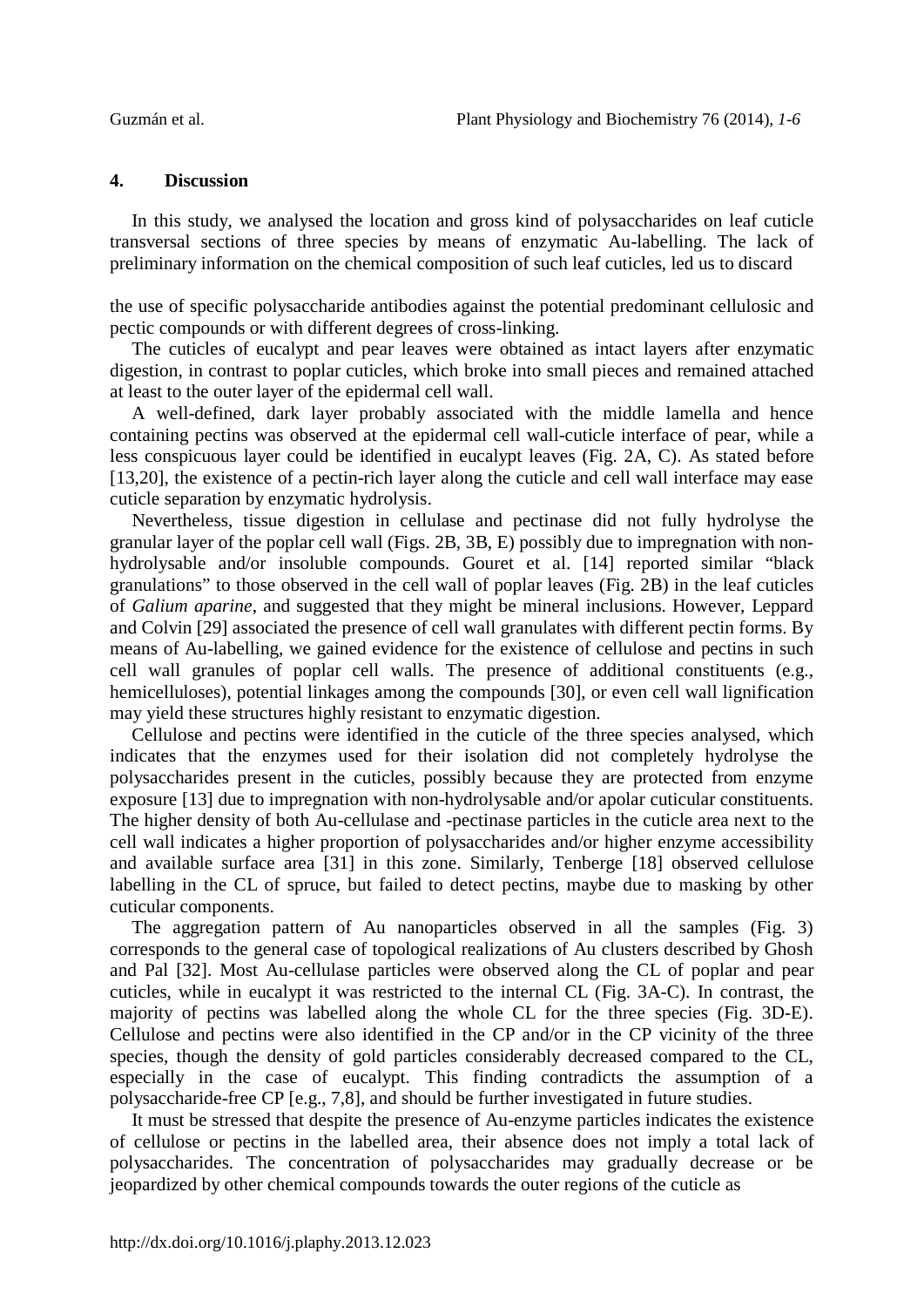confirmed by Au-labelling. For example, the higher cutin content of the more external regions of the cuticle hypothesised by Wattendorf and Holloway [12] for *Agave americana* cuticles, may affect polysaccharide labelling by masking the binding sites of the enzymes.

The differences observed for eucalypt as compared to poplar and pear cuticles with regards to the position of Au particles, may be associated with the perennial versus deciduous leaf character. The eucalypt cuticle may have a higher proportion of waxes and cutin, and higher degree of lipid impregnation that may impede the access of the enzymes to polysaccharides.

By means of cellulose and pectinase Au-labelling, we were able to demonstrate the occurrence of cellulose and pectins in different areas of the leaf cuticle of the plant species analysed. The labelling of pectins along the cuticle in the three species makes us hypothesize their presence at early stages of cuticle ontogeny. It can be reckoned that pectins, which may constitute the first layer deposited in the plate of two daughter cells and are present in the middle lamellae of plant cells [33], may be preliminary excreted by epidermal cells shortly after division and prior to the formation of the pro-cuticle [8]. The cuticle would subsequently develop, having a structural frame provided by the existing pectin layer and the developing epidermal cell wall. Due to the deposition of new primary cell wall material towards the epidermal cell surface, the preliminary structural compounds may be allocated towards the external cuticle surface, with waxes being deposited on top owing to their lower surface free energy [34]. However, such primitive pectin band may be inhomogenously distributed due to strain forces suffered by cuticle and cell wall materials during cell enlargement.

The presence and distribution of polysaccharides in the leaf cuticles of the three species examined may lead to different rheological properties of such bio-materials in relation to environmental stimuli [3,9] and may have a major structural role. Furthermore, the presence of cellulose and pectins maybe present as hydrogels [35] even in isolated cuticular membranes of plant organs, may actively contribute to the bi-directional transport of water and solutes, a possibility that has not been yet explored and will require future investigation.

#### **Contributions**

PG and VF designed the development of this study, carried out the experiments and wrote the manuscript. MLG and AF selected the tissue fixation and embedding TEM and Aulabelling protocols, and provided assistance with TEM observations. Discussion with LG and MK enabled to clarify the significance of the results in leaf anatomical, ontological and physico-chemical terms. Dynamic discussions between all authors facilitated the integration of the results following a multi-disciplinary approach. All authors contributed to improving the paper and approved the final manuscript.

#### **Acknowledgements**

We wish to thank Ramiro Martínez from Novozymes for providing free enzyme samples. PG is supported by a pre-doctoral grant from the Technical University of Madrid. VF is supported by a Ramón y Cajal contract (MINECO, Spain), co-financed by the European Social Fund. This study was supported by the Spanish Ministry of Economy and Competitiveness (MINECO, Spain; Project AGL2012-35580).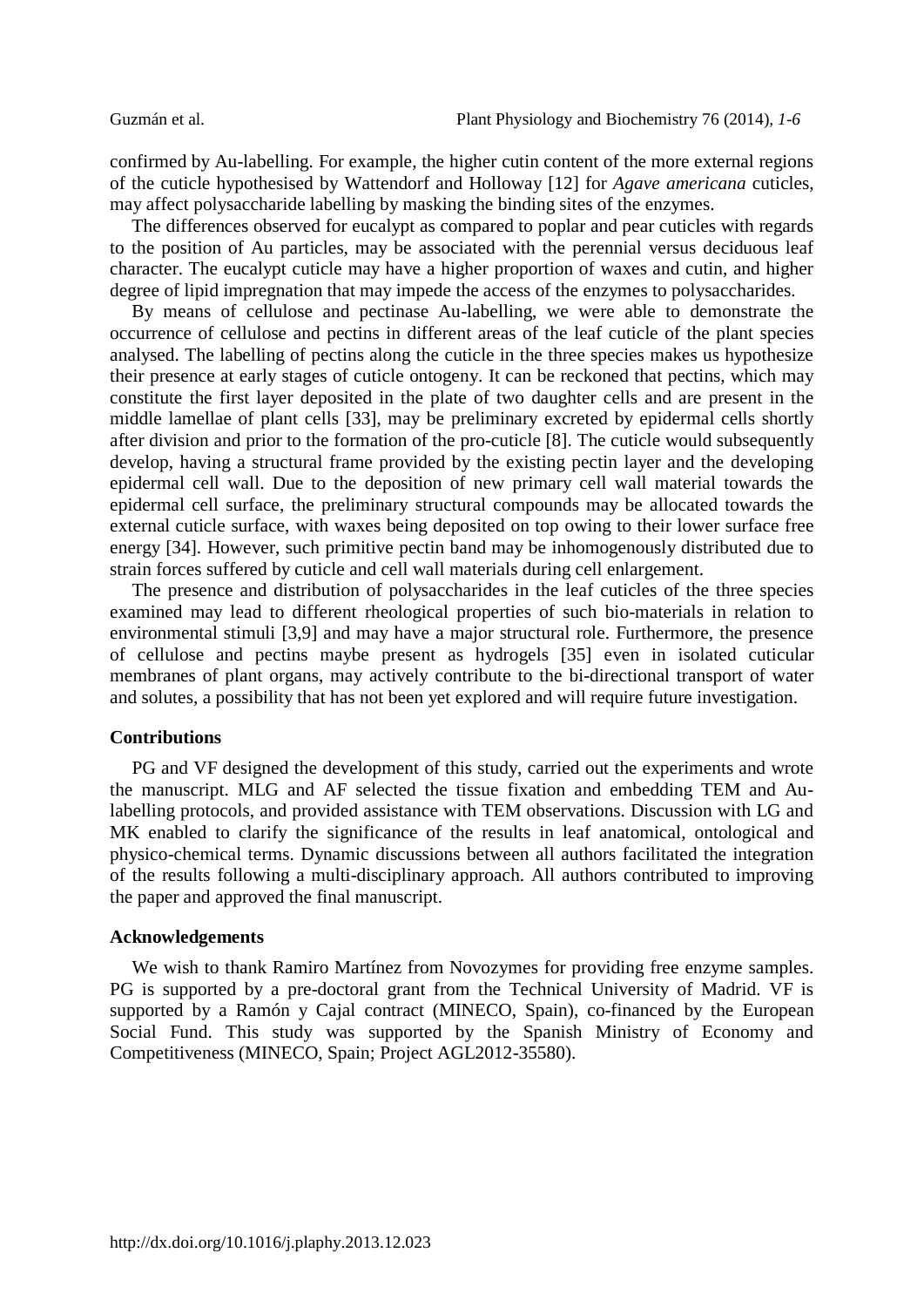## **References**

- [1] R. J. Carpenter, G. J. Jordan, A. Leigh, T. J. Brodribb, Giant cuticular pores *in Eidothea zoexylocarya* (*Proteaceae*) leaves, Am. J. Bot. 94 (2007) 1282-1288.
- [2] J. J. Reina-Pinto, A. Yephremov, Surface lipids and plant defences, Plant Physiol. Biochem. 47 (2009) 540-549.
- [3] E. Domínguez, J. A. Heredia‐Guerrero, A. Heredia, The biophysical design of plant cuticles: an overview, New Phytol. 189 (2011) 938-949..
- [4] F. Marga, A. Gallo, K. H. Hasenstein, Cell wall components affect mechanical properties: studies with thistle flowers, Plant Physiol. Biochem*. 41*(2003) 792-797.
- [5] R. A. Burton, M. J. Gidley, G. B. Fincher, Heterogeneity in the chemistry, structure and function of plant cell walls, Nature Chem. Biol 6 (2010) 724-732.
- [6] M. Bernal, L. Llorens, R. Julkunen-Tiitto, J. Badosa,, D. Verdaguer, Altitudinal and seasonal changes of phenolic compounds in Buxus sempervirens leaves and cuticles, Plant Physiol. Biochem. 70 (2013) 471-482.
- [7] H. von Mohl, Untersuchungen der Frage: bildet die Cellulose die Grundlage sammtlicher Vegetabilischen Membranen. Botan Zeitung 5 (1847) 497-505.
- [8] C. E. Jeffree, The fine structure of the plant cuticle. In: Riederer M, Müller C, eds. Annual Plant Reviews, vol. 23, Biology of the plant cuticle. Oxford: Blackwell Publishing (2006), pp. 11-125.
- [9] G. López-Casado, A. J. Matas, E. Domínguez, J. Cuartero, A. Heredia, Biomechanics of isolated tomato (*Solanum lycopersicum* L.) fruit cuticles: the role of the cutin matrix and polysaccharides, J. Exp. Bot. 58 (2007) 3875-3883.
- [10] E. Domínguez, A. Heredia, Water hydration in cutinized cell walls: a physico-chemical analysis, Biochimica et Biophysica Acta 1426 (1999) 168-176.
- [11] E. J. Johnson, O. Dorot, J. Liu, B. Chefetz, B. Xing, Spectroscopic characterization of aliphatic moieties in four plant cuticles. Commun. Soil. Sci. Plant Anal. 38 (2007) 2461- 2478.
- [12] J. Wattendorff, P. J. Holloway, Studies on the ultrastructure and histochemistry of plant cuticles: isolated cuticular membrane preparations of *Agave americana* L. and the effects of various extraction procedures, Ann. Bot. 49 (1982) 769-804.
- [13] R. F. Norris, M. J. Bukovac, Structure of the pear leaf cuticle with special reference to cuticular penetration, Am. J. Bot. 55 (1968) 975-983.
- [14] E. Gouret, R. Rohr, A. Chamel, Ultrastructure and chemical composition of some isolated plant cuticles in relation to their permeability to the herbicide diuron, New Phytol. 124 (1993) 423-431.
- [15] A. J. Matas, E. D. Cobb, J. A. Bartsch, D. J. Paolillo, K. J. Niklas. 2004. Biomechanics and anatomy of *Lycopersicon esculentum* fruit peels and enzyme-treated samples, Am. J. Bot. 91 (2004) 352-360.
- [16] R. H. Berg, G. W. Erdos, M. Gritzali, R. D. Brown, Enzyme-gold affinity labelling of cellulose, J. Electron Microscop. Tech. 8 (1988) 371-379.
- [17] C. Ferguson, T. T. Teeri, M. Siika-aho, S. M. Read, A. Bacic, Location of cellulose and callose in pollen tubes and grains of *Nicotiana tabacum*, Planta 206 (1998) 452-460.
- [18] K. B. Tenberge, Ultrastructure and development of the outer epidermal wall of spruce (*Picea abies*) needles, Canad. J. Bot. 70 (1992) 1467-1487.
- [19] L. Schreiber, J. Schönherr, Water and solute permeability of plant cuticles: measurement and data analysis. Heidelberg: Springer (2009).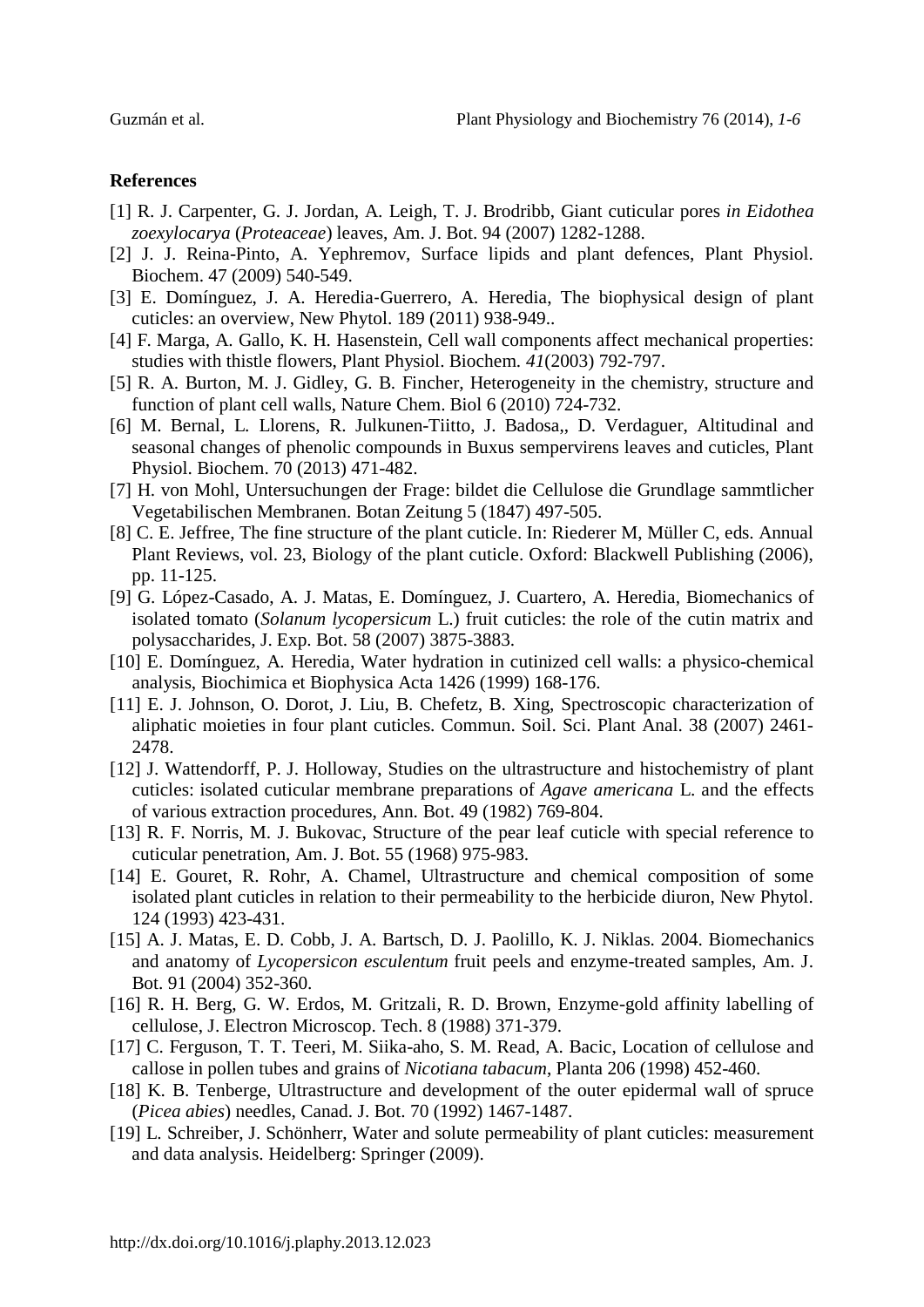- [20] W. H. Orgell, The isolation of plant cuticle with pectic enzymes, Plant Physiol. 30 (1955) 78-80.
- [21] A. W. Robards, A. J. Wilson, eds. Procedures in electron microscopy. Chichester: Wiley (1993).
- [22] C. de Roe, P. J. Courtoy, P. Baudhuin, A model of protein-colloidal gold interactions, J. Histochem. Cytochem. 35 (1987) 1191-1198.
- [23] H. Essa H, E. Magner, J. Cooney, B. K. Hodnett, Influence of pH and ionic strength on the adsorption, leaching and activity of myoglobin immobilized onto ordered mesoporous silicates., J. Molec. Catalysis B: Enzymatic 49 (2007) 61-68.
- [24] L. Rosgaard, Enzymatic hydrolysis of pretreated barley and wheat straw. PhD Thesis, Technical University of Denmark, Denmark (2007).
- [25] Z. Xu, Y. Miao, J. Y. Chen, X. Jiang, L. Lin, P. Ouyang, Co-immobilization mechanism of cellulase and xylanase on a reversibly soluble polymer, Appl. Biochem. Biotech. 163 (2011) 153-161.
- [26] D. Mohnen, Pectin structure and biosynthesis, Curr. Op. in Plant Biol. 11 (2008) 266-277.
- [27] S. W. Cho, S. Lee, W. Shin, The X-ray structure of *Aspergillus aculeatus* polygalacturonase and a modeled structure of the polygalacturonase-octagalacturonate complex, J. Molec. Biol. 311 (2001) 863-878.
- [28] A. Tanriseven, Y. Aslan Y, Immobilization of Pectinex Ultra SP-L to produce fructooligosaccharides. Enzyme Microb Techn 36 (2005) 550-554.
- [29] G. G. Leppard, J. R.Colvin, Electron-opaque fibrils and granules in and between the cell walls of higher plants, J. Cell Biol. 53 (1972) 695-703.
- [30] D. J. Cosgrove, Growth of the plant cell wall, Nature Rev. Molec. Cell Biol. 6 (2005) 850-861.
- [31] S. D. Mansfield, C. Mooney, J. N. Saddler, Substrate and enzyme characteristics that limit cellulose hydrolysis. Biotechnol Progr 15 (1999) 804-816.
- [32] S. K. Ghosh, T. Pal, Interparticle coupling effect on the surface plasmon resonance of gold nanoparticles: from theory to applications, Chem. Rev. 107 (2007) 4797-4862.
- [33] J. P. Vincken, H. A. Schols, R. J. F. J. Oomen, M. C. McCann, P, Ulvskov, A. G. J. Voragen, R. G. F. Visser, If homogalacturonan were a side chain of rhamnogalacturonan I. Implications for cell wall architecture, Plant Physiol. 132 (2003) 1781-1789.
- [34] M. Khayet, V. Fernández, Estimation of the solubility parameters of model plant surfaces and agrochemicals: a valuable tool for understanding plant surface interactions, Theor. Biol. Med. Mod. 9 (2012) 45.

[35] M. A. Zwieniecki, P. J. Melcher, N. M. Holbrook, Hydrogel control of xylem hydraulic resistance in plants, Science 291 (2001) 1059-1062.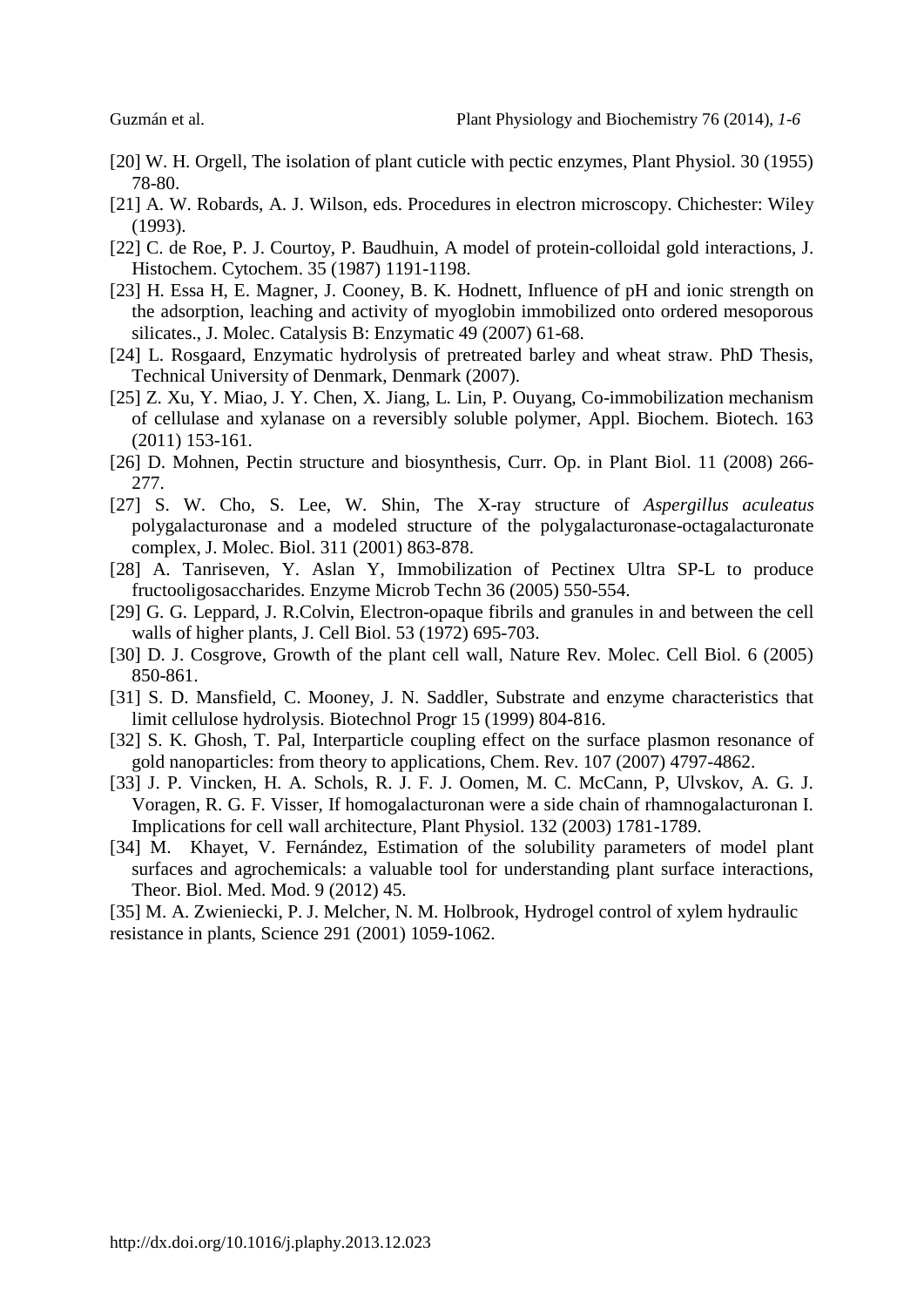# **Figures**



Fig. 1. Influence of enzymatic digestion on the outer surface of eucalypt adaxial cuticle (B) as compared to intact the intact leaf (A), which removed the epicuticular wax nano-tubes. Magnification: x1000.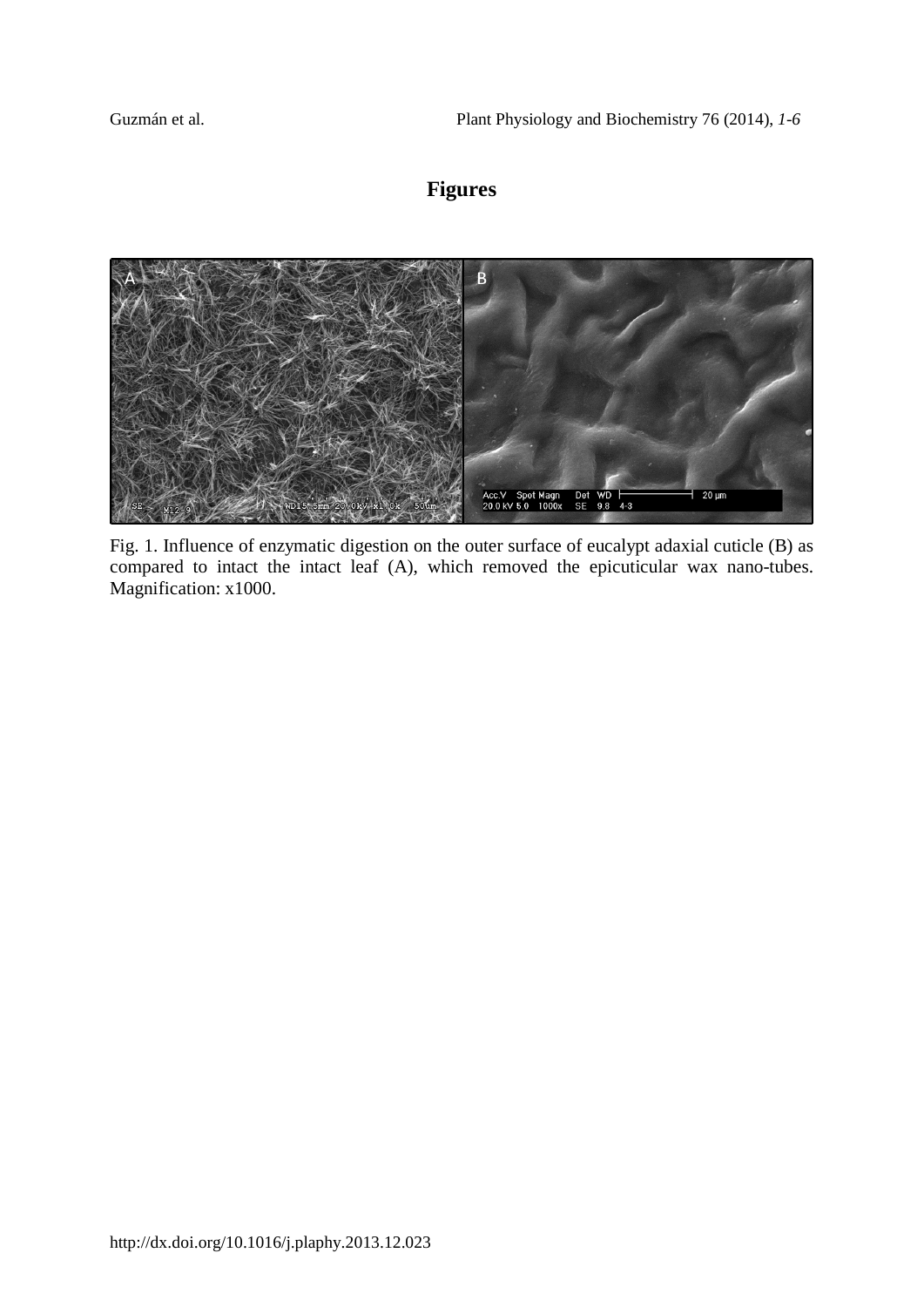

Fig. 2. Transversal sections of the adaxial cuticle and outer cell wall of intact leaves of eucalypt (A), poplar (B) and pear (C). The different layers according to Jeffree [8] are referred to as: CL: cuticular layer; CM: cuticular membrane; CP: cuticle proper; CW: cell wall; EW: epicuticular wax layer. Bars =  $2 \mu$ m.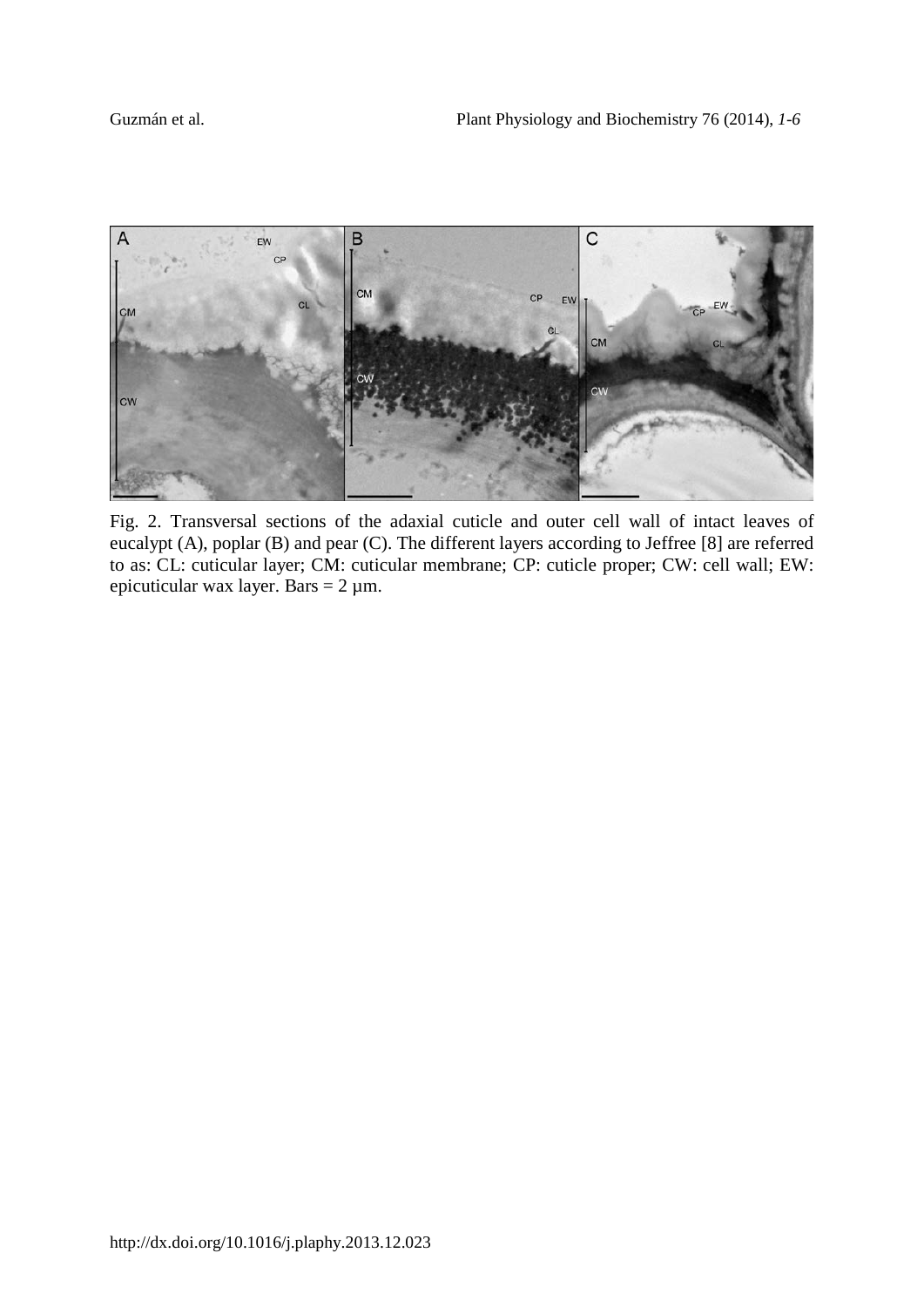

Fig. 3. Location of cellulose and pectins in enzymatically digested cuticles of eucalypt, poplar and pear by means of Au-cellulase (A, B, C) and Au-pectinase (D, E, F) particles. Arrows indicate the limits of the cuticle. IS: inner side (of the cuticle); OS: outer side (of the cuticle). Bars =  $200$  nm. Inset bars =  $100$  nm.